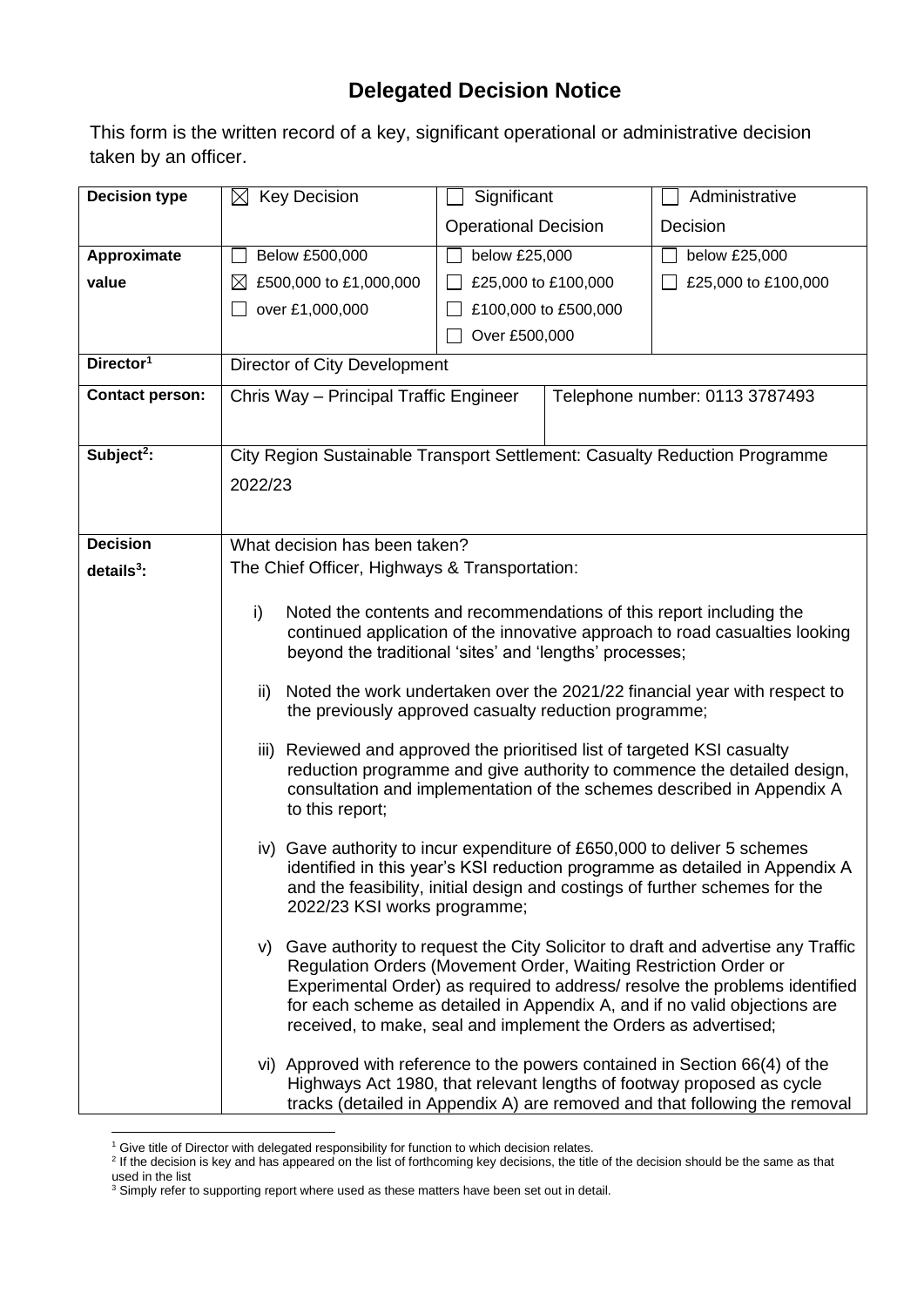|                           | n/a<br>Chief Asset Management and Regeneration Officer <sup>6</sup>                                                                                                                                                                                                                                                                                                 |  |  |  |  |
|---------------------------|---------------------------------------------------------------------------------------------------------------------------------------------------------------------------------------------------------------------------------------------------------------------------------------------------------------------------------------------------------------------|--|--|--|--|
|                           | To be briefed following approval of this report.<br>Chief Digital and Information Officer <sup>5</sup>                                                                                                                                                                                                                                                              |  |  |  |  |
|                           | <b>Ward Councillors</b>                                                                                                                                                                                                                                                                                                                                             |  |  |  |  |
| undertaken <sup>4</sup> : | programme on 15 <sup>th</sup> March 2022 and 09 May 2022.                                                                                                                                                                                                                                                                                                           |  |  |  |  |
| consultation              | The Executive Member for Infrastructure and Climate was briefed on the                                                                                                                                                                                                                                                                                              |  |  |  |  |
| <b>Details of</b>         | <b>Executive Member</b>                                                                                                                                                                                                                                                                                                                                             |  |  |  |  |
| <b>Affected wards:</b>    | Chapel Allerton, Gipton & Harehills, Little London & Woodhouse, Moortown,<br>Weetwood                                                                                                                                                                                                                                                                               |  |  |  |  |
|                           | Alternative options include no action or a less comprehensive programme; these<br>options would not achieve the required reduction in casualties set out in the RTA.                                                                                                                                                                                                |  |  |  |  |
|                           | From April 2022, casualty reduction funding in Leeds will be provided from the City<br>Region Sustainable Transport Settlement, which replaces the Local Transport Plan<br>settlement.<br>Brief details of any alternative options considered and rejected by the decision<br>maker at the time of making the decision                                              |  |  |  |  |
|                           |                                                                                                                                                                                                                                                                                                                                                                     |  |  |  |  |
|                           | Historically these programmes of works have been considered on an annual basis,<br>however in recent years a new approach has introduced a rolling two-year<br>programme of feasibility, design and construction.                                                                                                                                                   |  |  |  |  |
|                           | The RTA 1988 (section 39) states that local authorities must undertake studies into<br>collisions arising out of the use of vehicles on the roads or parts of roads for which<br>they are responsible, and take such measures as appear appropriate to prevent<br>such collisions, including the improvement.to, and / or maintenance and repair of<br>these roads. |  |  |  |  |
|                           | Leeds City Council as the Highway Authority for Leeds has statutory duties under<br>the Road Traffic Act 1988 (RTA 1988) to prepare and carry out a programme of<br>measures designed to promote road safety.                                                                                                                                                       |  |  |  |  |
|                           | A brief statement of the reasons for the decision                                                                                                                                                                                                                                                                                                                   |  |  |  |  |
|                           | vii) Agreed to receive such other and further reports as may be required to<br>address any objections received to advertised notices or other matters<br>arising from the detailed scheme proposals.                                                                                                                                                                |  |  |  |  |
|                           | of the footways, cycle tracks are constructed under the powers contained<br>under the provisions of section 65(1) of the Highways Act 1980 for<br>segregated or shared joint use by pedal cyclists and pedestrians; and                                                                                                                                             |  |  |  |  |

<sup>4</sup> Include details of any interest disclosed by an elected Member on consultation and the date of any relevant dispensation given.

<sup>&</sup>lt;sup>5</sup> See Officer Delegation Scheme (Executive Functions) CDIO must be consulted in relation to all matters relating to the Council's use of digital technology

<sup>&</sup>lt;sup>6</sup> See Officer Delegation Scheme (Executive Functions) CAMRO must be consulted in relation to all matters relating to the Council's land and buildings.